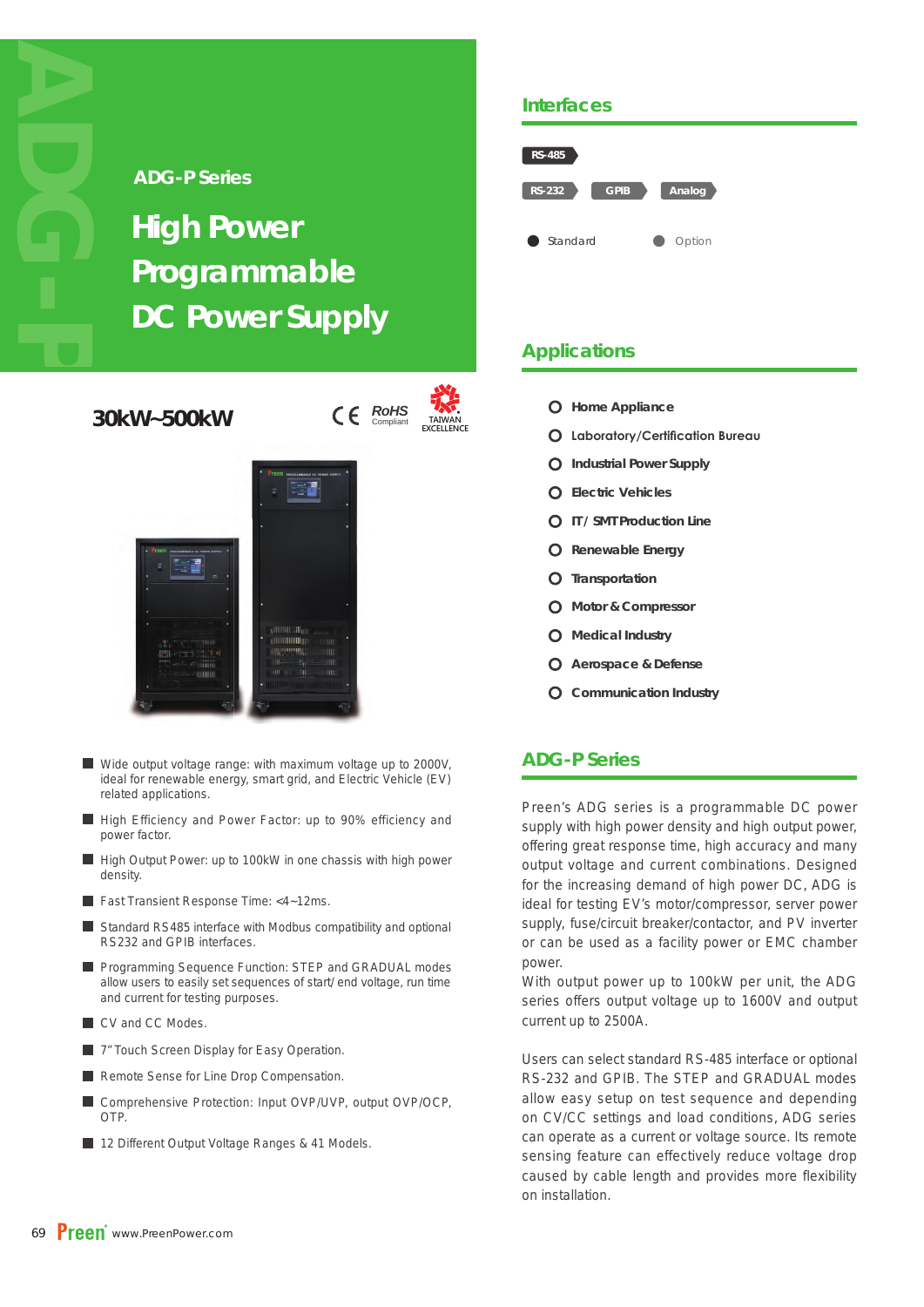**Easy Remote Control Set Up & Technically Advanced Performance**



ADG-P series comes with RS-485 interfaces and optional RS-232 and GPIB interfaces, allow user to easily programming the unit through different interfaces or Preen's control software.





ADG series has the industry leading performance on ripple, response time, and voltage regulation, which make it an ideal DC power supply for all kinds of testing.

#### **User-friendly HMI**



ADG series has an intuitive touch screen HMI for easy operation and data display. Users also can easily set up voltage or current variation simulations through the built-in programmable functions in the touch screen.



ADG series has many output voltage ranges suitable for different market applications. Models over 640V output voltage are applicable for renewable energy, EV, and lithium battery industries. When it comes to circuit breakers, contactors or fuses that require high voltage or current, models with 2000A or 1600V can fulfill the power demands of this type of component testing. The 400V or 320V models can be applied to server related applications due to the increased needs for high voltage DC in data centers.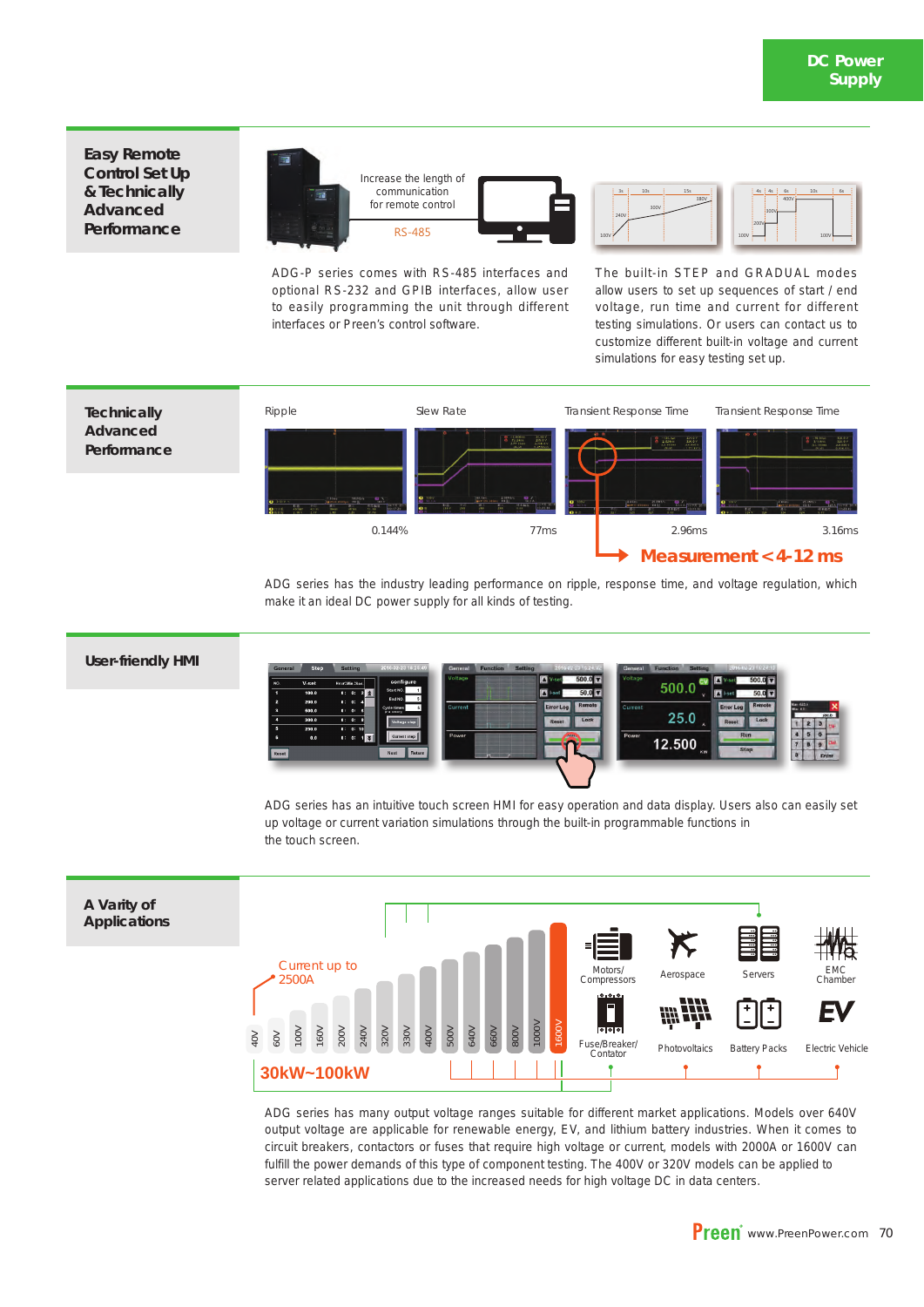#### **Dimemsions**

#### Unit: mm / inch



\*3 The diagrams and dimensions are for 380V input models.

#### **ORDERING INFORMATION**

#### **ADG-P Series DC Output (30kW - 100kW)**

| <b>Model Number</b> | <b>Description</b>                                       | <b>Model Number</b> | <b>Description</b>                                         |
|---------------------|----------------------------------------------------------|---------------------|------------------------------------------------------------|
| ADG-40-1250         | High Power Programmable DC Power Supply (50kW/40V/1250A) | ADG-40-1875         | High Power Programmable DC Power Supply (75kW/40V/1875A)   |
| ADG-60-834          | High Power Programmable DC Power Supply (50kW/60V/834A)  | ADG-60-1250         | High Power Programmable DC Power Supply (75kW/60V/1250A)   |
| ADG-100-500         | High Power Programmable DC Power Supply (50kW/100V/500A) | ADG-100-750         | High Power Programmable DC Power Supply (75kW/100V/750A)   |
| ADG-200-250         | High Power Programmable DC Power Supply (50kW/200V/250A) | ADG-320-234         | High Power Programmable DC Power Supply (75kW/320V/234A)   |
| ADG-240-208         | High Power Programmable DC Power Supply (50kW/240V/208A) | ADG-640-117         | High Power Programmable DC Power Supply (75kW/640V/117A)   |
| ADG-320-156         | High Power Programmable DC Power Supply (50kW/320V/156A) | ADG-1000-75         | High Power Programmable DC Power Supply (75kW/1000V/75A)   |
| ADG-400-125         | High Power Programmable DC Power Supply (50kW/400V/125A) | ADG-1600-47         | High Power Programmable DC Power Supply (75kW/1600V/47A)   |
| ADG-500-100         | High Power Programmable DC Power Supply (50kW/500V/100A) | ADG-40-2500         | High Power Programmable DC Power Supply (100kW/40V/2500A)  |
| ADG-640-78          | High Power Programmable DC Power Supply (50kW/640V/78A)  | ADG-60-1666         | High Power Programmable DC Power Supply (100kW/60V/1666A)  |
| ADG-800-63          | High Power Programmable DC Power Supply (50kW/800V/63A)  | ADG-100-1000        | High Power Programmable DC Power Supply (100kW/100V/1000A) |
| ADG-1000-50         | High Power Programmable DC Power Supply (50kW/1000V/50A) | ADG-320-312         | High Power Programmable DC Power Supply (100kW/320V/312A)  |
| ADG-1600-31         | High Power Programmable DC Power Supply (50kW/1600V/31A) | ADG-640-156         | High Power Programmable DC Power Supply (100kW/640V/156A)  |
| ADG-40-750          | High Power Programmable DC Power Supply (30kW/40V/750A)  | ADG-1000-100        | High Power Programmable DC Power Supply (100kW/1000V/100A) |
| ADG-60-500          | High Power Programmable DC Power Supply (30kW/60V/500A)  | ADG-1600-63         | High Power Programmable DC Power Supply (100kW/1600V/63A)  |
| ADG-100-300         | High Power Programmable DC Power Supply (30kW/100V/300A) | ADG-001             | <b>GPIB Interface Converter</b>                            |
| ADG-200-150         | High Power Programmable DC Power Supply (30kW/200V/150A) | ADG-002             | Cable for RS-485 (10m)                                     |
| ADG-240-125         | High Power Programmable DC Power Supply (30kW/240V/125A) | ADG-004             | RS-232 Interface Converter                                 |
| ADG-320-94          | High Power Programmable DC Power Supply (30kW/320V/94A)  | ADG-005             | Analog Control (4~20mA)                                    |
| ADG-400-75          | High Power Programmable DC Power Supply (30kW/400V/75A)  | ADG-006             | Analog Control (0~5V)                                      |
| ADG-500-60          | High Power Programmable DC Power Supply (30kW/500V/60A)  | ADG-007             | 200V/208 Input Voltage (30~50kW)                           |
| ADG-640-47          | High Power Programmable DC Power Supply (30kW/640V/47A)  | ADG-008             | 480V Input Voltage (30~50kW)                               |
| ADG-800-38          | High Power Programmable DC Power Supply (30kW/800V/38A)  | ADG-009             | 200V/208 Input Voltage (100kW)                             |
| ADG-1000-30         | High Power Programmable DC Power Supply (30kW/1000V/30A) | ADG-010             | 480V Input Voltage (100kW)                                 |
| ADG-1600-18         | High Power Programmable DC Power Supply (30kW/1600V/18A) |                     |                                                            |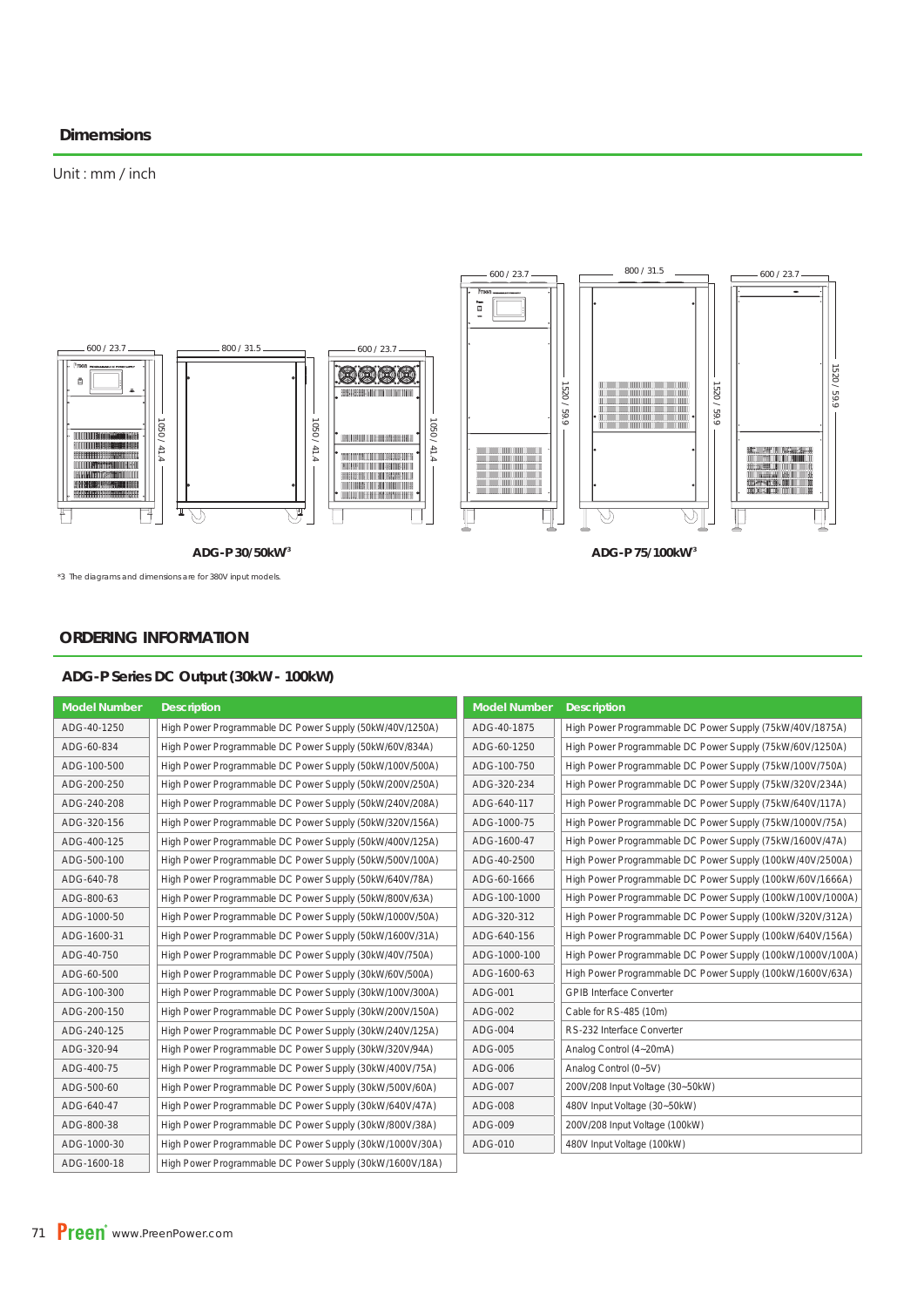#### **ADG-P SPECIFICATIONS**

#### **ADG-P Series (30kW - 100kW)**

| <b>30kW</b>   | <b>Output Voltage</b> | <b>Output Current</b> | <b>Voltage Ripple (RMS)</b> | <b>Voltage Noise (Peak)</b> | <b>Voltage Slew Rate<sup>1</sup></b> |
|---------------|-----------------------|-----------------------|-----------------------------|-----------------------------|--------------------------------------|
| ADG-P-40-750  | $0 - 40V$             | $0 - 750A$            |                             |                             |                                      |
| ADG-P-60-500  | $0 - 60V$             | $0 - 500A$            | $\leq 0.5\%$                | $\leq 3.7\%$                | $\leq 65ms$                          |
| ADG-P-100-300 | $0 - 100V$            | $0 - 300A$            |                             |                             |                                      |
| ADG-P-200-150 | $0 - 200V$            | $0 - 150A$            | $\leq 0.26\%$               |                             | $\leq 60ms$                          |
| ADG-P-240-125 | $0 - 240V$            | $0 - 125A$            | $\leq 0.19\%$               | $\leq 2\%$                  |                                      |
| ADG-P-320-94  | $0 - 320V$            | $0 - 94A$             | $\leq 0.16\%$               |                             | $\leq$ 85ms                          |
| ADG-P-400-75  | $0 - 400V$            | $0 - 75A$             |                             | $\leq 0.88\%$               |                                      |
| ADG-P-500-60  | $0 - 500V$            | $0 - 60A$             | $\leq 0.13\%$               | $\leq 1.34\%$               | $\leq$ 115ms                         |
| ADG-P-640-47  | $0 - 640V$            | $0 - 47A$             | $\leq 0.109\%$              | $\leq 0.77\%$               |                                      |
| ADG-P-800-38  | $0 - 800V$            | $0 - 38A$             | $\leq 0.07\%$               | $\leq 0.29\%$               |                                      |
| ADG-P-1000-30 | $0 - 1000V$           | $0 - 30A$             | $\leq 0.05\%$               | $\leq 0.27\%$               | $\leq$ 280ms                         |
| ADG-P-1600-18 | $0 - 1600V$           | $0 - 18A$             | $\leq 0.08\%$               | $\leq 0.4\%$                |                                      |

| <b>50kW</b>   | <b>Output Voltage</b> | <b>Output Current</b> | <b>Voltage Ripple (RMS)</b> | <b>Voltage Noise (Peak)</b> | <b>Voltage Slew Rate<sup>1</sup></b> |  |
|---------------|-----------------------|-----------------------|-----------------------------|-----------------------------|--------------------------------------|--|
| ADG-P-40-1250 | $0 - 40V$             | $0 - 1250A$           |                             |                             |                                      |  |
| ADG-P-60-834  | $0 - 60V$             | $0 - 834A$            | $\leq 0.5\%$                | $\leq 3.7\%$                | $\leq 65ms$                          |  |
| ADG-P-100-500 | $0 - 100V$            | $0 - 500A$            |                             |                             |                                      |  |
| ADG-P-200-250 | $0 - 200V$            | $0 - 250A$            | $\leq 0.26\%$               |                             | $\leq$ 60ms                          |  |
| ADG-P-240-208 | $0 - 240V$            | $0 - 208A$            | $\leq 0.19\%$               | $\leq 2\%$                  |                                      |  |
| ADG-P-320-156 | $0 - 320V$            | $0 - 156A$            | $\leq 0.16\%$               |                             | $\leq$ 85ms                          |  |
| ADG-P-400-125 | $0 - 400V$            | $0 - 125A$            |                             | $\leq 0.88\%$               |                                      |  |
| ADG-P-500-100 | $0 - 500V$            | $0 - 100A$            | $\leq 0.13\%$               | $\leq 1.34\%$               | $≤ 115ms$                            |  |
| ADG-P-640-78  | $0 - 640V$            | $0 - 78A$             | ≤ 0.109%                    | $\leq 0.77\%$               |                                      |  |
| ADG-P-800-63  | $0 - 800V$            | $0 - 63A$             | $\leq 0.07\%$               | $\leq 0.29\%$               |                                      |  |
| ADG-P-1000-50 | $0 - 1000V$           | $0 - 50A$             | $\leq 0.05\%$               | $\leq 0.27\%$               | $\leq$ 280ms                         |  |
| ADG-P-1600-31 | $0 - 1600V$           | $0 - 31A$             | $\leq 0.08\%$               | $\leq 0.4\%$                |                                      |  |

| <b>75kW</b>   | <b>Output Voltage</b> | <b>Output Current</b> | <b>Voltage Ripple (RMS)</b> | <b>Voltage Noise (Peak)</b> | <b>Voltage Slew Rate<sup>1</sup></b> |
|---------------|-----------------------|-----------------------|-----------------------------|-----------------------------|--------------------------------------|
| ADG-P-40-1875 | $0 - 40V$             | $0 - 1875A$           | $\leq 1.3\%$                | $\leq 7\%$                  |                                      |
| ADG-P-60-1250 | $0 - 60V$             | $0 - 1250A$           | ≤ 1.5%                      | $\leq 5\%$                  | $\leq$ 120ms                         |
| ADG-P-100-750 | $0 - 100V$            | $0 - 750A$            | ≤ 1.5%                      | $\leq 5\%$                  |                                      |
| ADG-P-320-234 | $0 - 320V$            | $0 - 234A$            | $< 0.1\%$                   | $< 0.65\%$                  | $\leq$ 90ms                          |
| ADG-P-640-117 | $0 - 640V$            | $0 - 117A$            | $\leq 0.1\%$                | $\leq 0.35\%$               | $\leq$ 120ms                         |
| ADG-P-1000-75 | $0 - 1000V$           | $0 - 75A$             | $\leq 0.2\%$                | $\leq 0.8\%$                | $\leq$ 130ms                         |
| ADG-P-1600-47 | $0 - 1600V$           | $0 - 47A$             | $\leq 0.1\%$                | $\leq 0.5\%$                | $\leq$ 300ms                         |

| 100 <sub>k</sub> W | <b>Output Voltage</b> | <b>Output Current</b> | Voltage Ripple (RMS) | <b>Voltage Noise (Peak)</b> | Voltage Slew Rate <sup>1</sup> |
|--------------------|-----------------------|-----------------------|----------------------|-----------------------------|--------------------------------|
| ADG-P-40-2500      | $0 - 40V$             | $0 - 2500A$           | $\leq 1.3\%$         | ≤ 7%                        |                                |
| ADG-P-60-1666      | $0 - 60V$             | $0 - 1666A$           | $≤ 1.5%$             | $\leq 5\%$                  | $\leq$ 120ms                   |
| ADG-P-100-1000     | $0 - 100V$            | $0 - 1000A$           | ≤ 1.5%               | $\leq 5\%$                  |                                |
| ADG-P-320-312      | $0 - 320V$            | $0 - 312A$            | $< 0.1\%$            | $< 0.65\%$                  | $\leq$ 90ms                    |
| ADG-P-640-156      | $0 - 640V$            | $0 - 156A$            | $\leq 0.1\%$         | $\leq 0.35\%$               | $\leq$ 120ms                   |
| ADG-P-1000-100     | $0 - 1000V$           | $0 - 100A$            | $\leq 0.2\%$         | $\leq 0.8\%$                | $\leq$ 130ms                   |
| ADG-P-1600-63      | $0 - 1600V$           | $0 - 63A$             | $\leq 0.1\%$         | $\leq 0.5\%$                | $\leq$ 300ms                   |

\*1 For output voltage change from 5% to 90% at maximum power after output softstart.<br>\* Voltage ripple and noise specs are under full scale \*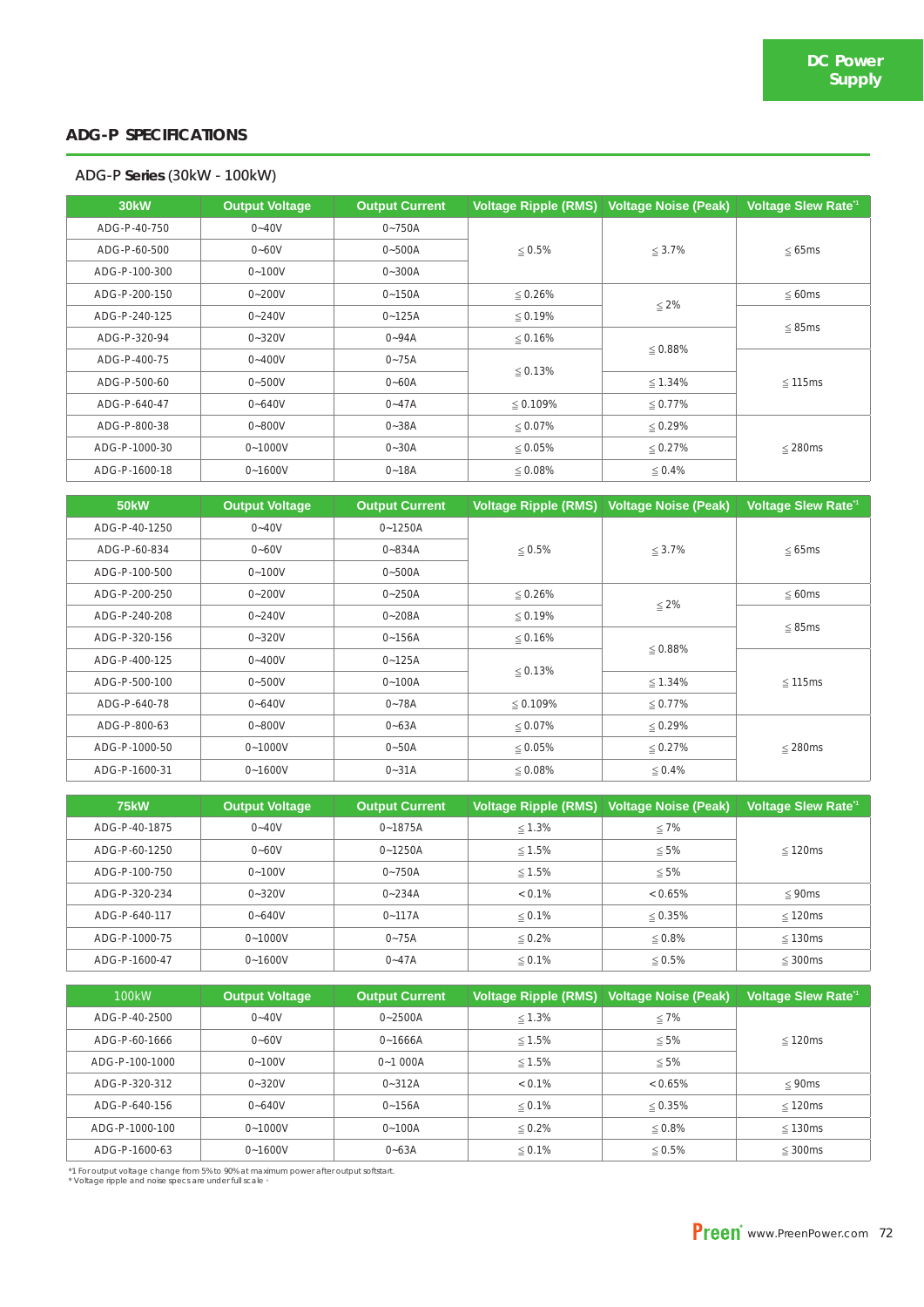### **SPECIFICATIONS**

| <b>30kW</b>        |                                 | ADG-P-40-750                          | ADG-P-60-500                                                                           | ADG-P-100-300                                                       | ADG-P-200-150                      | ADG-P-240-125                                                                          | ADG-P-320-94  |  |  |  |
|--------------------|---------------------------------|---------------------------------------|----------------------------------------------------------------------------------------|---------------------------------------------------------------------|------------------------------------|----------------------------------------------------------------------------------------|---------------|--|--|--|
| <b>50kW</b>        |                                 | ADG-P-40-1250                         | ADG-P-60-834                                                                           | ADG-P-100-500                                                       | ADG-P-200-250                      | ADG-P-240-208                                                                          | ADG-P-320-156 |  |  |  |
|                    |                                 | $303W + G$                            |                                                                                        |                                                                     |                                    |                                                                                        |               |  |  |  |
|                    | Voltage                         | 380Vac ± 15% (Option: 200V/208V/480V) |                                                                                        |                                                                     |                                    |                                                                                        |               |  |  |  |
| <b>AC Input</b>    | Frequency                       |                                       | 47-63Hz                                                                                |                                                                     |                                    |                                                                                        |               |  |  |  |
|                    | Power factor                    | $\geq$ 0.9 at maximum power           |                                                                                        |                                                                     |                                    |                                                                                        |               |  |  |  |
|                    | <b>Output Voltage</b>           | 40 <sub>V</sub>                       | 60V                                                                                    | 100V                                                                | 200V                               | 240V                                                                                   | 320V          |  |  |  |
| <b>DC Output</b>   | <b>Output Current</b><br>(30kW) | 750A                                  | 500A                                                                                   | 300A                                                                | 150A                               | 125A                                                                                   | 94A           |  |  |  |
|                    | <b>Output Current</b><br>(50kW) | 1250A                                 | 834A                                                                                   | 500A                                                                | 250A                               | 208A                                                                                   | 156A          |  |  |  |
|                    | <b>Line Regulation</b>          |                                       | $< 0.3\%$                                                                              |                                                                     | $< 0.1\%$                          |                                                                                        |               |  |  |  |
|                    | <b>Load Requaltion</b>          |                                       | $< 0.3\%$                                                                              |                                                                     |                                    | $< 0.104\%$                                                                            | < 0.14%       |  |  |  |
|                    | Transient Response <sup>2</sup> |                                       |                                                                                        |                                                                     | $\leq$ 4-12ms                      |                                                                                        |               |  |  |  |
|                    | <b>Voltage Accuracy</b>         | 0.5% F.S.                             |                                                                                        |                                                                     |                                    |                                                                                        |               |  |  |  |
| <b>Measurement</b> | <b>Voltage Resolution</b>       | 0.1V                                  |                                                                                        |                                                                     |                                    |                                                                                        |               |  |  |  |
|                    | <b>Current Accuracy</b>         |                                       |                                                                                        | 0.5% F.S.                                                           |                                    |                                                                                        |               |  |  |  |
|                    | <b>Current Resolution</b>       |                                       | 0.1A                                                                                   |                                                                     |                                    |                                                                                        |               |  |  |  |
|                    | <b>Type</b>                     |                                       |                                                                                        |                                                                     | Vin OVP, Vin UVP, OVP, OCP. OTP    |                                                                                        |               |  |  |  |
| <b>Protection</b>  | <b>OVP Range</b>                |                                       |                                                                                        |                                                                     | 5% - 115% from front panel         |                                                                                        |               |  |  |  |
|                    | <b>OCP Range</b>                |                                       |                                                                                        |                                                                     | 5% - 115% from front panel         |                                                                                        |               |  |  |  |
|                    | <b>Efficiency</b>               |                                       | $\geq$ 87% at maximum power                                                            |                                                                     |                                    | $\geq 90\%$ at maximum power                                                           |               |  |  |  |
|                    | <b>Remote Interface</b>         |                                       |                                                                                        |                                                                     | RS-485 (Opt. GPIB / RS-232/Analog) |                                                                                        |               |  |  |  |
|                    | <b>Operational Temerature</b>   |                                       |                                                                                        |                                                                     | $0^{\circ}$ C - 40 $^{\circ}$ C    |                                                                                        |               |  |  |  |
|                    | <b>Storage Temerature</b>       |                                       |                                                                                        |                                                                     | $-20^{\circ}$ C - 70 $^{\circ}$ C  |                                                                                        |               |  |  |  |
| General            | Isolation                       |                                       |                                                                                        |                                                                     | Input to Enclosure: 2000VAC        |                                                                                        |               |  |  |  |
|                    | <b>Dimension</b>                |                                       |                                                                                        | 380V Input: 1050 x 600 x 800 (mm) / 41.4 x 23.7 x 31.5(inch)        |                                    |                                                                                        |               |  |  |  |
|                    | $(H \times W \times D)$         |                                       |                                                                                        | 220/200V/480V Input: 1385 x 600 x 800 (mm) 54.5 x 23.7 x 31.5(inch) |                                    |                                                                                        |               |  |  |  |
|                    | Weight                          |                                       | 380V Input: approx. 225 kg / 497 lbs<br>200V/208V/480V Input: approx. 412 kg / 909 lbs |                                                                     |                                    | 380V Input: approx. 187 kg / 413 lbs<br>200V/208V/480V Input: approx. 367 kg / 810 lbs |               |  |  |  |

| <b>30kW</b>        |                                 | ADG-P-400-75                 | ADG-P-500-60                                        | ADG-P-640-47                                                        | ADG-P-800-38                                                                           | ADG-P-1000-30 | ADG-P-1600-18 |  |  |  |  |  |
|--------------------|---------------------------------|------------------------------|-----------------------------------------------------|---------------------------------------------------------------------|----------------------------------------------------------------------------------------|---------------|---------------|--|--|--|--|--|
|                    | <b>50kW</b>                     | ADG-P-400-125                | ADG-P-500-100                                       | ADG-P-640-78                                                        | ADG-P-800-63                                                                           | ADG-P-1000-50 | ADG-P-1600-31 |  |  |  |  |  |
|                    | Voltage                         |                              | $303W + G$<br>380Vac ± 15% (Option: 200V/208V/480V) |                                                                     |                                                                                        |               |               |  |  |  |  |  |
| <b>AC Input</b>    | Frequency                       | 47-63Hz                      |                                                     |                                                                     |                                                                                        |               |               |  |  |  |  |  |
|                    | <b>Power factor</b>             |                              | $\geq$ 0.9 at maximum power                         |                                                                     |                                                                                        |               |               |  |  |  |  |  |
|                    | <b>Output Voltage</b>           | 400V                         | 500V                                                | 640V                                                                | 800V                                                                                   | 1000V         | 1600V         |  |  |  |  |  |
| <b>DC Output</b>   | <b>Output Current</b><br>(30kW) | <b>75A</b>                   | 60A                                                 | 47A                                                                 | 38A                                                                                    | 30A           | <b>18A</b>    |  |  |  |  |  |
|                    | <b>Output Current</b><br>(50kW) | 125A                         | 100A                                                | 78A                                                                 | 63A                                                                                    | 50A           | 31A           |  |  |  |  |  |
|                    | <b>Line Regulation</b>          |                              | $< 0.1\%$                                           |                                                                     |                                                                                        |               |               |  |  |  |  |  |
|                    | <b>Load Regualtion</b>          | < 0.032%                     | < 0.14%                                             | < 0.132%                                                            | < 0.034%                                                                               | < 0.02%       | $< 0.05\%$    |  |  |  |  |  |
|                    | Transient Response <sup>2</sup> |                              |                                                     | $\leq$ 4-12ms                                                       |                                                                                        |               |               |  |  |  |  |  |
|                    | <b>Voltage Accuracy</b>         | 0.5% F.S.                    |                                                     |                                                                     |                                                                                        |               |               |  |  |  |  |  |
| <b>Measurement</b> | <b>Voltage Resolution</b>       | 0.1V                         |                                                     |                                                                     |                                                                                        |               |               |  |  |  |  |  |
|                    | <b>Current Accuracy</b>         | 0.5% F.S.                    |                                                     |                                                                     |                                                                                        |               |               |  |  |  |  |  |
|                    | <b>Current Resolution</b>       | 0.1A                         |                                                     |                                                                     |                                                                                        |               |               |  |  |  |  |  |
|                    | <b>Type</b>                     |                              |                                                     | Vin OVP, Vin UVP, OVP, OCP. OTP                                     |                                                                                        |               |               |  |  |  |  |  |
| <b>Protection</b>  | <b>OVP Range</b>                |                              | 5% - 115% from front panel                          |                                                                     |                                                                                        |               |               |  |  |  |  |  |
|                    | <b>OCP Range</b>                |                              |                                                     | 5% - 115% from front panel                                          |                                                                                        |               |               |  |  |  |  |  |
|                    | Efficiency                      | $\geq 90\%$ at maximum power |                                                     |                                                                     |                                                                                        |               |               |  |  |  |  |  |
|                    | <b>Remote Interface</b>         |                              |                                                     | RS-485 (Opt. GPIB / RS-232/Analog)                                  |                                                                                        |               |               |  |  |  |  |  |
|                    | <b>Operational Temerature</b>   |                              |                                                     | $0^{\circ}$ C - 40 $^{\circ}$ C                                     |                                                                                        |               |               |  |  |  |  |  |
| General            | <b>Storage Temerature</b>       |                              |                                                     | $-20^{\circ}$ C - 70 $^{\circ}$ C                                   |                                                                                        |               |               |  |  |  |  |  |
|                    | <b>Isolation</b>                |                              |                                                     | Input to Enclosure: 2000VAC                                         |                                                                                        |               |               |  |  |  |  |  |
|                    | <b>Dimension</b>                |                              |                                                     | 380V Input: 1050 x 600 x 800 (mm) / 41.4 x 23.7 x 31.5(inch)        |                                                                                        |               |               |  |  |  |  |  |
|                    | $(H \times W \times D)$         |                              |                                                     | 220/200V/480V Input: 1385 x 600 x 800 (mm) 54.5 x 23.7 x 31.5(inch) |                                                                                        |               |               |  |  |  |  |  |
|                    | Weight                          |                              |                                                     |                                                                     | 380V Input: approx. 187 kg / 413 lbs<br>200V/208V/480V Input: approx. 367 kg / 810 lbs |               |               |  |  |  |  |  |